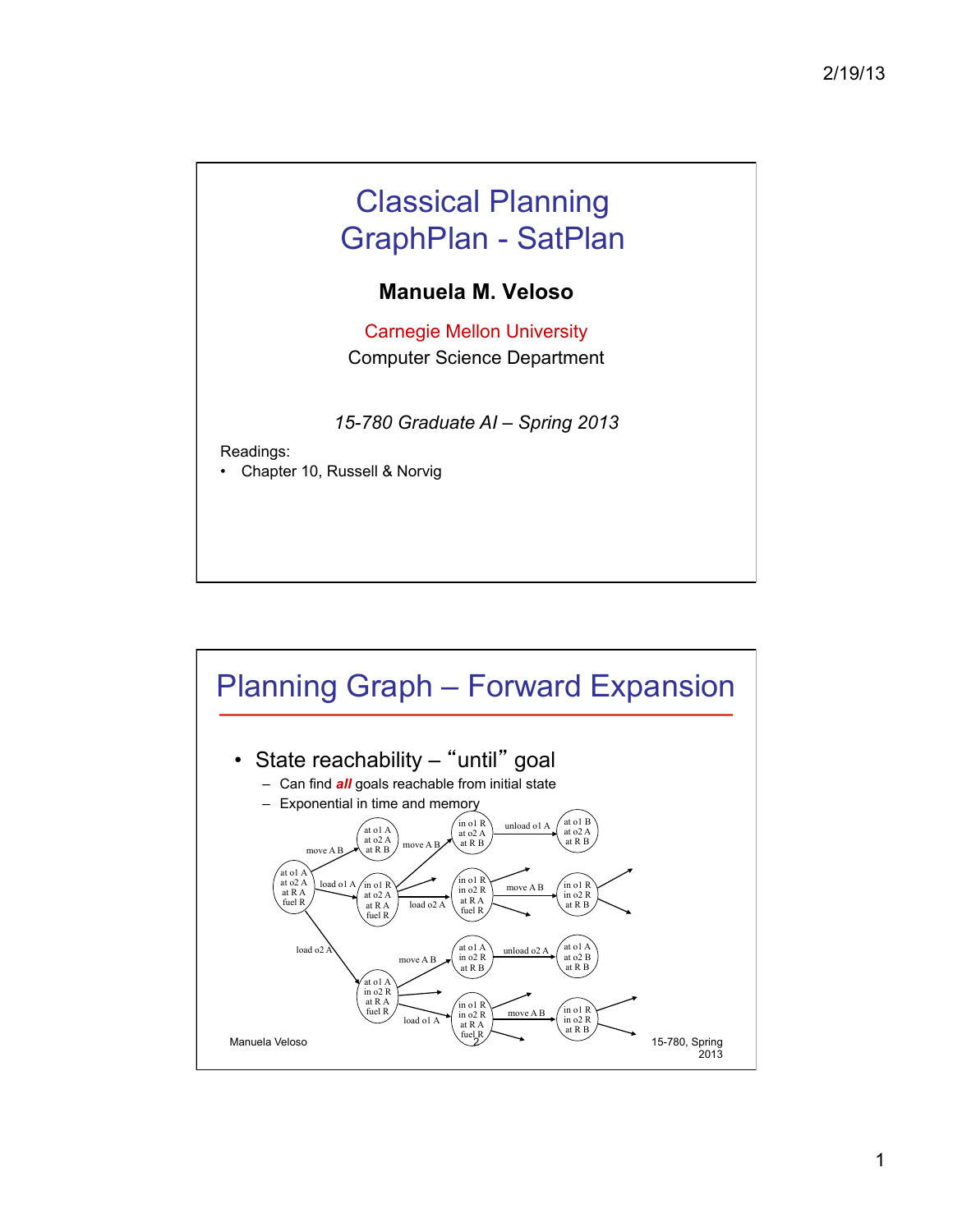## **Graphplan**

## *Blum & Furst 95*

- Preprocessing before engaging in search.
- Forward search combined with backward search.
- Construct a *planning graph* to reveal constraints
- Two stages:
	- Extend: One time step in the planning graph.
	- Search: Find a valid plan in the planning graph.
- Graphplan finds a plan or proves that no plan has fewer "time steps."

Manuela Veloso 3

15-780, Spring 2013

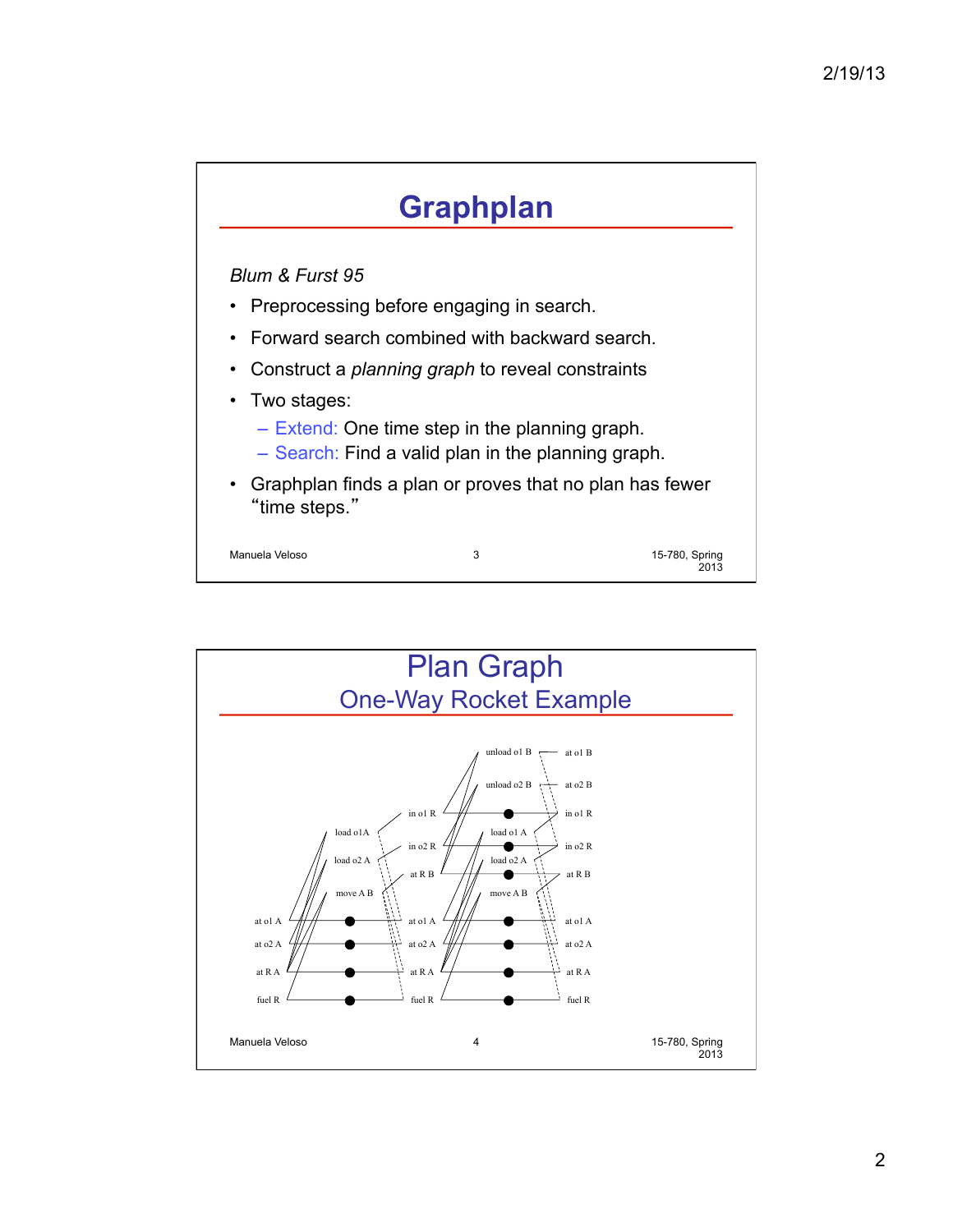

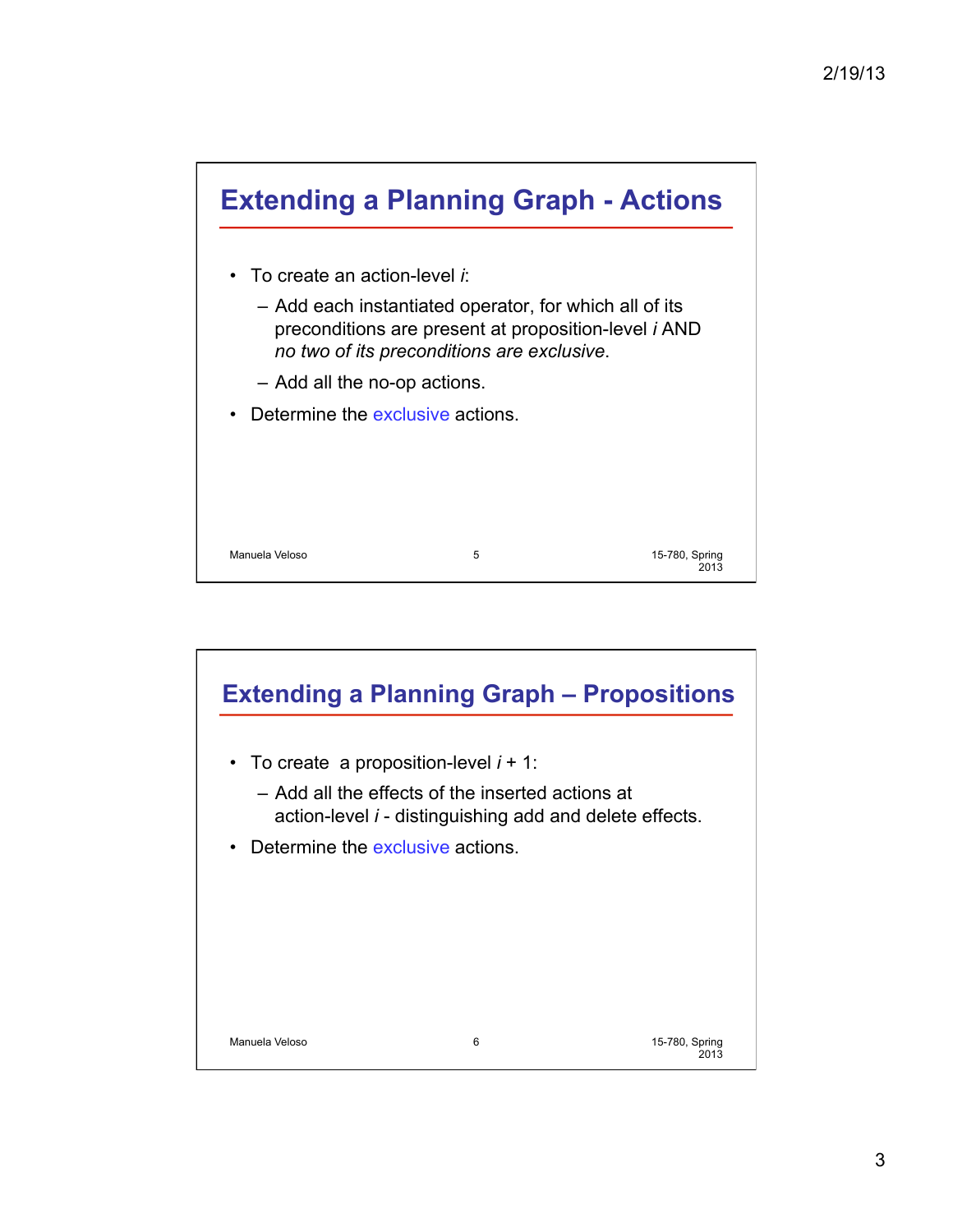

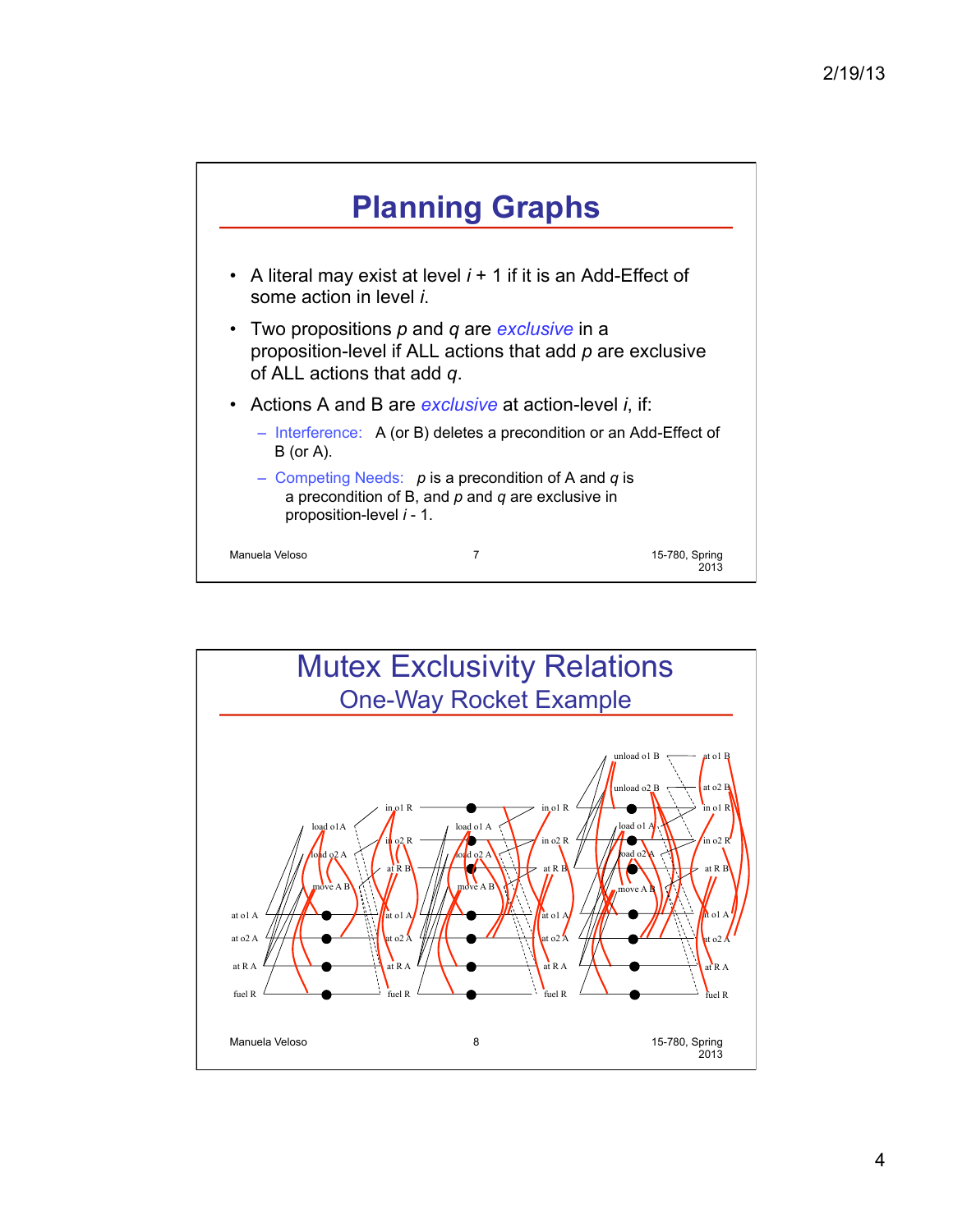

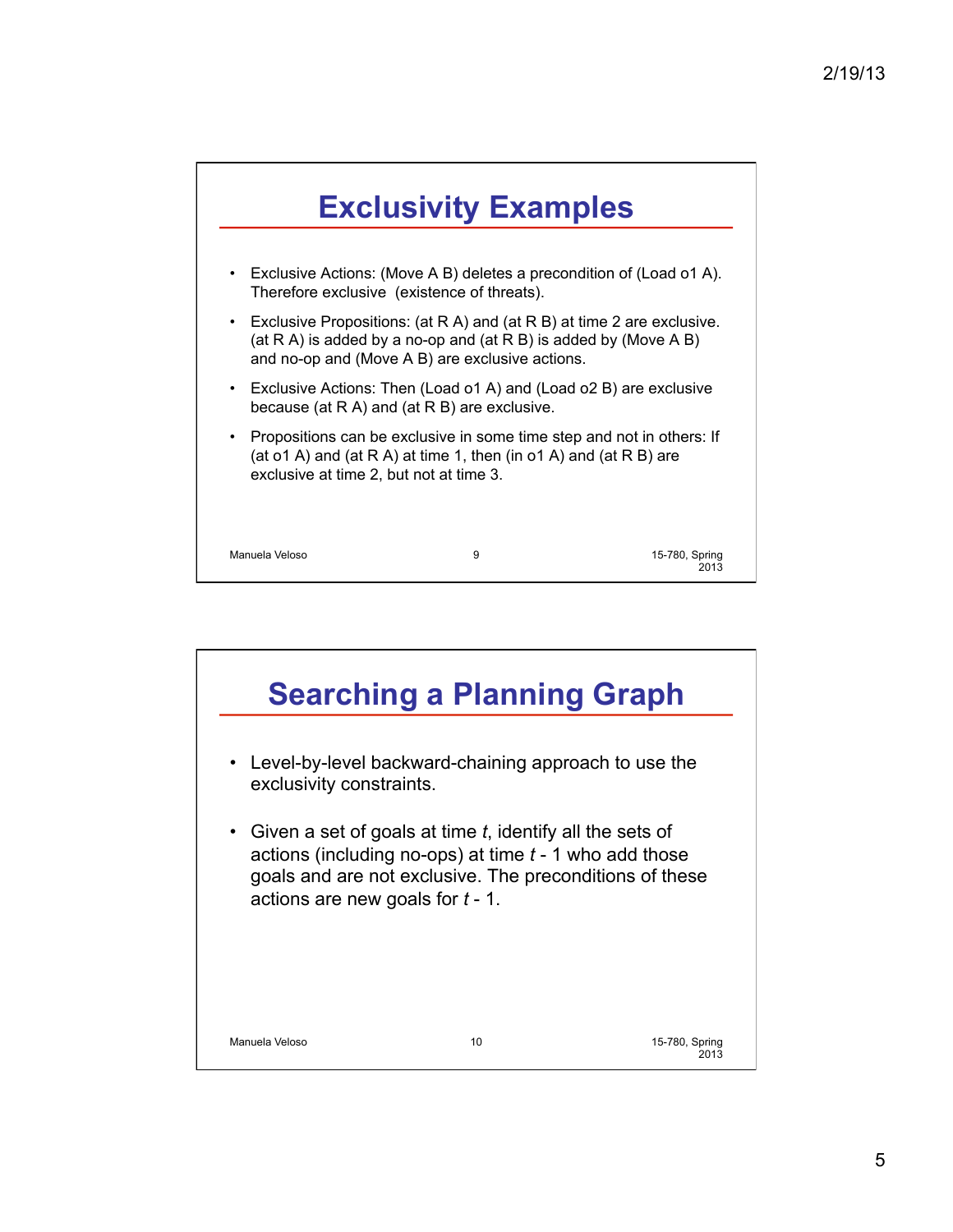

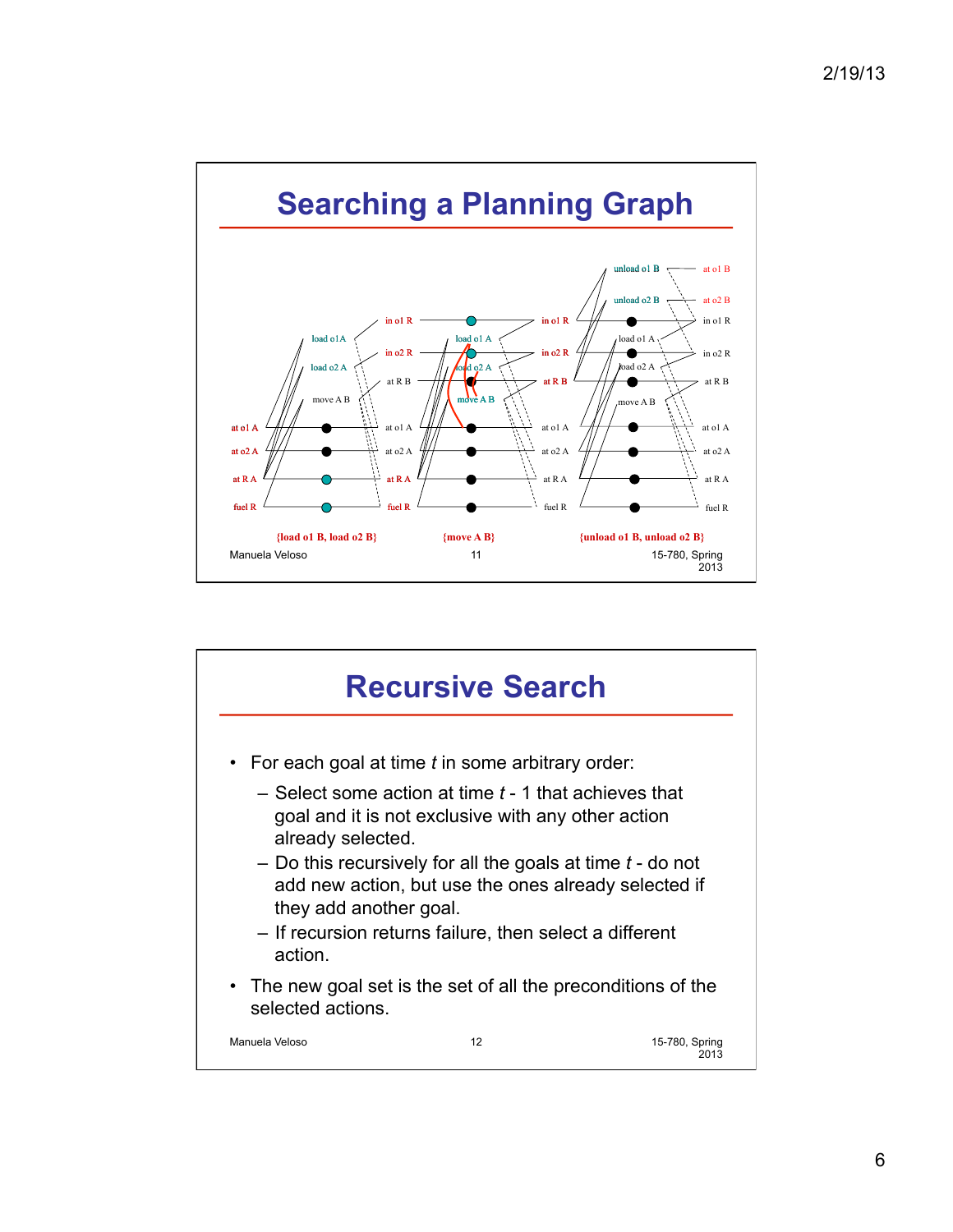